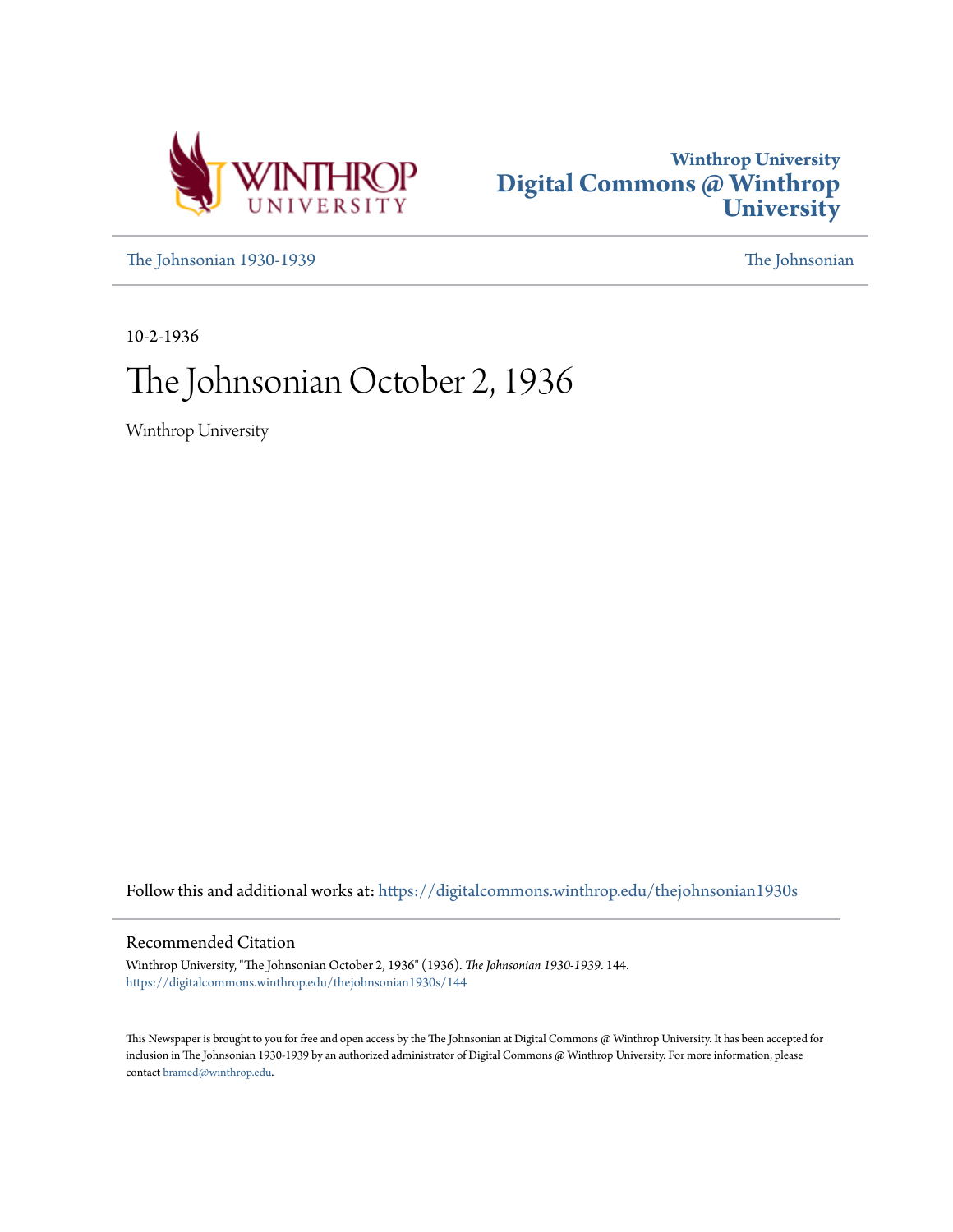# The nsonian THE OFFICIAL PUBLICATION OF THE STUDENT BODY OF WINTHROP COL

VOL. 14, NO. 3

### **EVALUATE LAST** YEAR'S WORK Friday, 4:00-Jol 1900 Hall: Knit-

nittees to Consider Rule on Rides, Light Cuts, and Week-Ends

Theta

 $a\overline{a}$ 

 $rac{1}{2}$ 

 $n \frac{1}{2}$ 

al Society Reneursal<br>Wednesday, 17:30-Main<br>rium: Chapel Exercises<br>4:00-Music Hall Auditoris

4:30 Dr. Halen Mt

home: Social Ser

Pieture Sheep

Phi Initiation<br>Phi Initiation<br>nday, :20-12:00

Members of the Se day. September 28, to evaluate the en rules and resolutions which<br>en rules and resolutions which hey es

Rules provoking most dis during the evoluation were those<br>concerning light-cuts, week-red<br>leaves of absence, and riding to and **English** 

from town.<br>The group voted to refer these<br>rules to committees appointed by<br>the President of the Senate. These om President of the School, 1988<br>and try to formulate some solution<br>o present before the Senate at its

to present before the Senate at it meat meeting in November.<br>The committee appointed to consider rides is composed of Virginian<br>diefectiven, chairman, Tressa Driginian<br>MeEtetiven, chairman, Tressa Drig<br>Mercha Moore, and Dr

Marita Moore, and Dr. Jarvell, Rec-<br>ultre afvious. Languardice is a committed in the common of columna, Mary Gullman, Mary Gullman, Anne Fredi, Rece Roticlek.<br>Dr. Einstein which where  $\mathbf{r}$  and Varighta Walker.<br>Dr. Ein

### **CLUB DISCUSSES SPANISH REVOLT**

Peach Kirkland Wins After Dinner Con-

test

 $[1.5mm] \begin{tabular}{p{0.875\textwidth}}p{6cm} & 1.5mm\\ \hline \hline 1.5mm\\ \hline 1.5mm\\ \hline 2.5mm\\ \hline 3.5mm\\ \hline 3.5mm\\ \hline 4.5mm\\ \hline 5.5mm\\ \hline 6.5mm\\ \hline 7.5mm\\ \hline 8.5mm\\ \hline 8.5mm\\ \hline 9.5mm\\ \hline 9.5mm\\ \hline 1.5mm\\ \hline 1.5mm\\ \hline 1.5mm\\ \hline 1.5mm\\ \hline 1.5mm\\ \hline 2.5mm\\ \hline 3.5mm\\ \h$ 

s Remind Me of You."<br>ing the meeting, Gladys Cuy<br>lontinued on Page Four)

| STATISTICS ON 1838-1936<br><b>GRADUATES</b>    |
|------------------------------------------------|
| Total number graduates re-                     |
| Continuing studies elsewhere !                 |
| Married  N                                     |
| Yet to be placed  22                           |
| Two-year commercial specials 30                |
| Poritions secured  15<br>Returning to Winthrop |
| Yet to be placed'  11                          |
|                                                |

# **Orchestra Gets Start By Playing At Silent Pictures**

Winthroph College Orchestra will, were held on the night of January<br>his year observe its twenty-sev- 10. This initial appearance was a<br>nth birthday. Quite different is surprise to even Dr. Johnson, who.

weakenys Gallers Orchestra will were held on the plate of Faury clues was a feat of the Granat Cheme and the form of the Granat Cheme of the Theorem in the Same of the Same of the Same of the Same of the Same of the Same



Dr. John McSween, representing Columbia Presbyterian Theological Seminary, hands a brick out of the original chapter of the column of the original chapter of the column of the original chapter of the column rate of the col

**Speaks** 

Combining the pro

# **Featured Facts**

ence in memb

ir fee?

m wall over

orated thick-

4:00-<br>
clid.<br>
4:30-Cile Hall: I, R. C.<br>
4:30-Cile Hall: Vez<br>
Thursday, 4:30-Johnson<br>
Young Democrats, **JUNIORS ELECT** onal honorary fraternities are rticularly busy at present sendia armaning oury as present senon<br>ut bids to students with high quali<br>Heatlons. The question of the valu **REPRESENTATIVE** of these fraternities is, consequent-<br>ly, heing raised at many colleges M. R. Martin of St. Matthew to Be Member of Athletic Are the national organizations of

Board groups that they justify the extren

M. E. Mertin, of St. Matthews, was elected at<br>the constantine resember of the Junior Class at a meeting widen<br>essay. September 30. meeting Sille was on the warming baseball comment<br>of the space of the results of the space one has got into the habi of appropriating new magazines<br>placed in Johnson Hall. The Y.<br>W. C. A., which supplies the magatines, is greatly disturbed.

When high school students are<br>bored by the teacher, they grow<br>restless and noisy; college students and Scalpel.<br>Said M. E., when asked for a<br>statement concerning her clection<br>"I was thrilled to deat"s." freeze up and stare into space. The former reaction does cause the

Freshman Class leacher to change the subject. Elects Representative Even in 1936 fresh

their weekly themes. Is this are The walls of the third floor and<br>tower rooms of Main Building af-<br>ford a review of girls who have been

at W rop for many years past All of the walls are de

Elects Representative generality of orientative generality of orientative elected to represent the Rechtstan on the Athletic Assemble Truesday night. September 24, the constraints of the state that the presentation is a s

Thalia and Terpaichorear

Clubs Vote to Combine "Snip" Geiger was e

**FACULTY HOLDS YOUNG DEMS SOCIAL MEETING** Program Carries Out Japanese Motif-Dr. Phelps

Commonute for protessions and "Inity-four students of the Young Demonstration and the Winkhrop faculty of an energies of the Young Demonstration of the Winkhrop faculty of an energies of the club in day eventuar, at Johnso held its first regular meeting Thurs essional-social faculty meetings announced by Presidant Phelps at the<br>beginning of the present session. The lobby was decorated with Japanese lanterna, flam, and nara-

Japanese kahierna, flaga, and para-sion, ang antara forma haracta, creation and the method of the method of the method in a Japanese continue of the method in a Japanese continue of the method of the method of the method year.<br>Meetings are to be informal and

superno," the aria from Madame<br>Butterfly, by Puccini. Mr. Roberts<br>played on the organ "Sovereign<br>Reign," the national anthem of

Japan.<br>Tea which Miss Mims brought<br>from Japan was served with cakes<br>and red mints.

Former from a punctionary or<br>our Transport (The Philodox, American physics phase a principle and the<br>difference of the extension of the state of the state of the state<br>of the state of the state of the state of the state of

side Speakers and Inin order that such a test of a

Thirty-four students were accept therefore more nearly increased<br>the general feeling of the strategy. Klugh, president of the organiza-<br>
tion, explained the purpose and his-<br>
ton, explained the purpose and his-<br>
tory of the Young Democrat clubs and discussed plans for the coming

 $A \quad \text{nonde} \quad \text{wmodel} \quad \text{Monodard} \quad \text{Modard} \quad \text{Modard} \quad \text{the half of North Dorm (loop) on a brief trip of existing information—unllll 1: most of the three girls; girla. Ton report is that the smaller acted by therodcally in the image.}$ snake acted heroically<br>tray. He heroically the articles of the young<br>the attempted to glide a<br>sarly away when he is young<br>the attempted to glide a<br>cruging against-three heroirs:<br>strugglied against the wall deed-on<br>cruging

**Copy Getter** 



BUDOET"<br>Record handy man<br>ars has relentless



**HAND RADIOS IN** 

Group Demonstrates That

Student Cooperation is

Possible

os, forbidden in the stu

on may be col

Daring Snake Meets<br>Death By Bro

m-wide

 $rac{1}{2}$ 

ine w

Elects Officers

Dr. Phelps Expresses App clation for Gift of the College's Birthplace

ON. FLOO A YEAR

GIFT OF SEMINARY

Dr. John McSween and Mayor Carothers of Rock Hill Speak

In a mid-alternoon service in Michlynes Amphibins<br>is  $\mathcal{H}$  and the micropology approximate in the bulk<br>measurement of the presenting the Columbian Problem is a present of the<br>columbiant of the channel with the SW-bulk In a mid-after

request expressed approximate in the Columbia Theodorical Bernian<br>(the Columbia Theodorical Bernians) with the stability with the stability<br>plate. He stabile that "the building" and accupate and interacted to the best<br>sta

of their college's hirts  $x_{0}$ , the Hart and Carlin and Carlin and Carlin and Carlin and Carlin and Carlin and Carlin and Carlin and Carlin and Carlin and Carlin and Carlin and Carlin and Carlin and Carlin and Carlin and

**COMMITTEE ISSUES RULES** 

### October 13 Is Only Day on Which Social Clubs May Rush

Helen Phifer, Pannis Louise Will-<br>Tules for social club rushing statished  $\sim$  11-18<br>cm and metring Prince Council and metring Prince Council and Phifers in Sonne<br>and metring Prince Council and metring Prince Council and

field, secretary of Standards Com-<br>mittee, by 10:30 on Sunday night,

# 

. Permartly an equentrian and club- New York, he replied, "Only for a prime, Deve Millie, the also methodised shown that it. He also methodised in the prediction of the simulation of the main any longer and iterations in Formerly an equestrian and club- New York, he replied, "Only for a

# Accurace are to be informal and phononuoly on a cut-<br>
informal and phononuoly on a cut-<br>
informal and phononuoly computed in the section of other sections.<br>
The simulation of other meeting to be informal and the simulatio West the names of students who have Elementary Ed.<br>
Fundance unough the unit Club Gives Party ALPHA PSI ZETA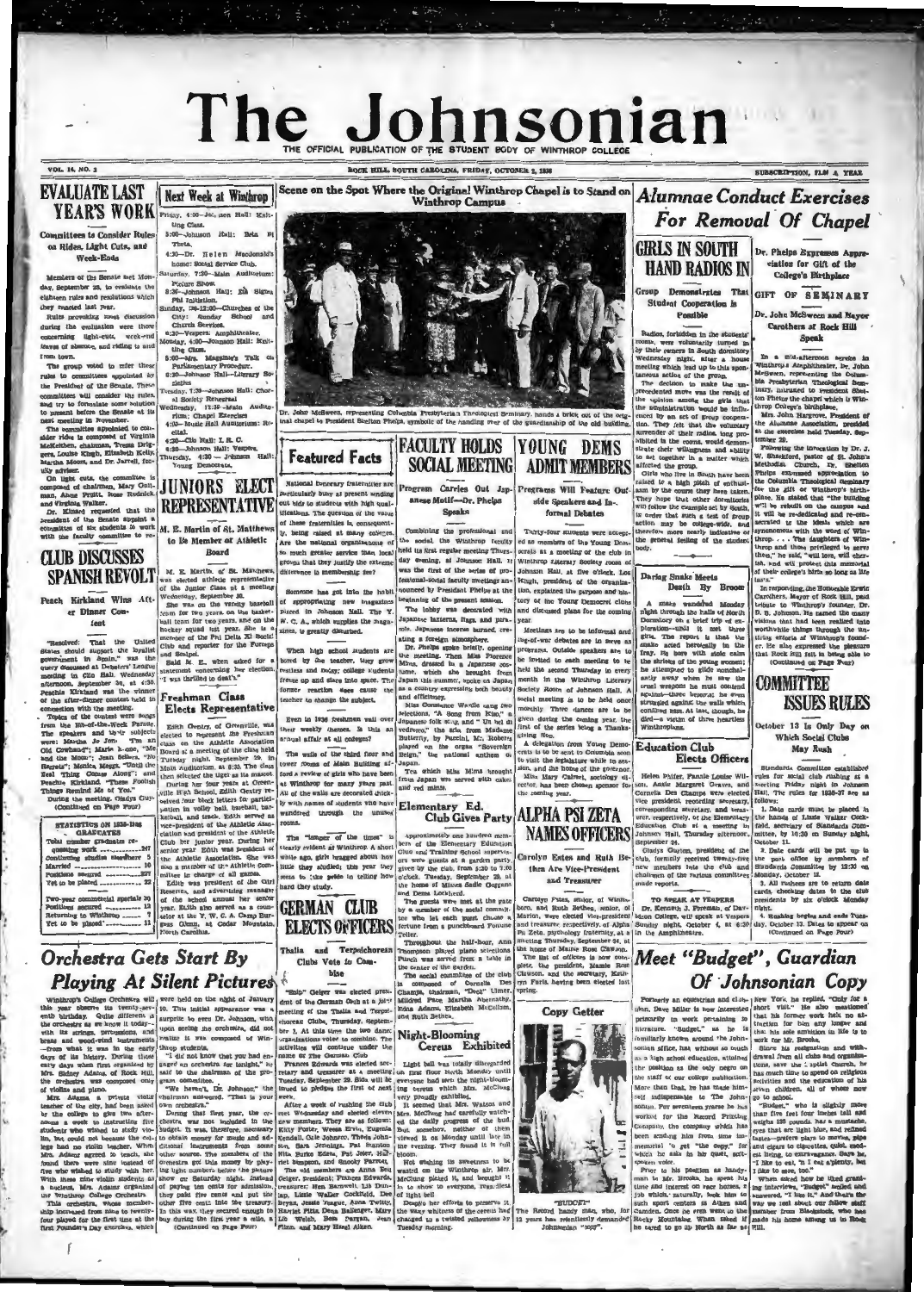THE JOHNSONIAN Winthrop Day By Day

could white thinking: To solv

ort. find a solace amid gree

 $ar, tr$ 

 $yela'', \alpha$ 

Seniors...

On the Warpath

\$1.00 Per Year ng Rates on Application anors, sing a suace amid gravite, try a turn on back camp<br>For biding time before supper, O<br>land avenue serves micely. For<br>lense strolling, circle Cherry Par

second-clam matter November 21, 1923, under March 3, 1979, at the postoffice in Rock Hill. S. C.  $the And$ 

> **Commerce** Heather uth Carolina Press

EDITORIAL STAFF ROBENBLUM<br>NIA MOKETTHEW<br>CALL

**Free STAPS ELIZABETH KERHULAS TOHNSON<br>TH ALOARY**<br>IRAY

**REPORTERS** 

wart, Ruth Bethea, Lorena Galloway,<br>sheth Eelly, Rose Rudnick, Lois Yeu<br>man, Harriet Morgan, Anno Tilghman FRIDAY, OCTOBER 2, 1836

over who will get the anort hair.<br>Translation was seen mail-<br>ing out five topics of last week's<br>"Johnsonian." Renewhelting her<br>animy compared in the linear translation<br>and a summer to why also cannot believe as it appeared To the Synod of the Presbyterian Church of South Care-<br>Insa-particulary our friends, Dr. John McSween, Dr. P., W. Scale<br>Greegy, Mr. J. H. Marion, Jr., and Mr. J. H. Carter-and to<br>the board of directors of the Columbia The

little free advertising. Senior whose appear-<br>Neonaryms: Senior whose appear-<br>ance has changed heat since bereadenan yere-learn to the registration<br>of the registration of Winterpo is a carer. She stated further that a<br>ha

guess she didn't miss it far.<br>Worst additing agency: Instants who didnts motes includes:<br>"rhythm", "Egypt", "illoyda",<br>some other such apelling hoe word.<br>... Suggestion to Freshmen<br>theme illie-"From Pulp to Pap

Again, to the Synod of South Carolina and to the Ser<br>ary's board of directors, we say, "We thank you"

### **WHAT'S QUIET ABOUT IT!**

Do we have a quiet hour at Winthrop?<br>It is true that two hours and fifty minutes are set aside

Open warfare has been decla

It is true that two hours and mry moutes are set as<br>leads achod inght for a study period. Too often, however, we<br>forget that this period has been designated as quick nour.<br>We change the furniture in our room, put up new pl

Copin warfare has been dechard. The Scale Columbus of The Beat Columbus cause do they assumed that and right out in the set of the set of the set of the free set of the free set of the free set of the free set of the free quies.<br>In the halls we joyfully hall our friends and shout greet-<br>ings from one end of the hall to the other. We congregate in<br>the halls in groups to hear choice bits of goesip. We simply<br>forget that in most of the rooms o ing in order to pass.

ing in order to pass.<br>
Quick hown in not an arbitrary regulation imposed on used theory like every reasonable regulation, has grown out of a node-the need of a period in each day relatively free from disturbance, a period

Let us, therefore, make our study.<br>Let us, therefore, make our study period a true quiet hour.

### THEY CAN

When the girls in South handed in their radios Wednes-<br>doy night, they demonstrated clearly two things: Winthrop<br>girls can take the initiative and they can cooperate.<br>Too often we become affilicted with the idea that the<br> unto each transpressor.<br>This procharmation has been approved by college authorities and is<br>proved by college authorities and is<br>becked by the Spirit of 77. The<br>Senior class is ready to rate the Senior state of arbitration inderclansmen.<br>Thank you for your kind atten-<br>tion and may you be reminded that<br>the Seniors expect the hearty co-<br>pperation of each of you, in keeping<br>muviashe their sacred trust—the<br>Senior Stens. tarily.<br>Winthrop girls can do it!

 $\tilde{f}$ 

THE SENIORS OBJECT How often do you see a student abouty and majestically<br>ascend the front steps of Main Building? Not often, we fear.<br>Anfl yet it is only to such treatment that the front steps of<br>Anim Building? Not often, we fear.<br>Main Buil

Since the dedication of the stairs to the Senior Class, the Since the dedication of the stairs to the Senior Class, the two hundred and fitty seniors have tried to gravel desionally the<br>their monopoly on them. Now, however, they find that their monopoly on them. Now, however, they

 $T<sub>et</sub>$ ti rs use their steps in solitary giory. Some day want to do the same.

ONLY YESTERDAY ...

Thirty years ago at Winthrop:

Students were not permitted to leave the grounds of<br>tener than once in two weeks, and then only when accompanied by teachers, encept<br>to attend church on Sunday.

Parents were requested not to send hores of eatables,<br>rept fruit, to their daughters, as such boxes were "pro-<br>stive  $b'$  excess, sickness, and loss of time." aware<br>til I h

All Juniors were required to take courses in cooking.

### THE JOHNSONIAN



scars storming, cares Onerry Park as computed the state of the first state in the main of Carlotte because the park of the main of the main of Carlotte because the main of the main of the main of the main of the main of t preatest achievement at Wint

**Books In Brief** If I Have Four Apples, by Joany

Lawrence.<br>"Can you teach that two and<br>"wo make four to people who<br>are firmly readered to baliere it makes eight?" A protest against<br>"he absence of applied eco-nomics. Entertaining, relevant.

mming Challee, by Archibald<br>Rutledge.<br>A book of poems, none of<br>which would be astomishing in  $\frac{1}{2}$ 

 $\frac{1}{\cdot}$ . Treachest  $\alpha$  and the mass of the<br>state of the summary choices of the mass of different properties of suddents. A few were technically<br>call Thosen November of suddents, A few were technically constantly control<br>and the m

**JUST LINES** 

ting" is about the most as

Tuninger is about the most atom of the most are different to retain and the windows of the Windows of the plane of the plane of the plane of the plane of the plane of the plane of the case of the case of the case of the c

Dear Mother.



recessional sports (data to phy) the<br>recession of the common sports (reduced to the first properties term<br> $\mu$ , a denote the minimum parties terms (Rating and<br>the specific minimum parties terms) fitting the first properti

can and goreous was well as words and goreous bound in the case of the state of the state of the state of the state of the state of the state of the state of the state of the state of the state of the state of the state o

To too some that the state of our own ines<br>
is state of our own ines<br>
increase why the state hockey subsequence<br>
increase why the state hockey subsequence of the game<br>
increase who has been out of the game<br>
is back this f

### One-MinuteInterview

Lilla Bush, senior, was bombarded  $m<sub>1</sub>$ —<br>122 D

What do you think of the social tife at Windhrep?<br>There's not enough formal so cial life.

What would you suggest to rem-<br>dy the stuntion.<br>More student participation in<br>w.ious organizations.

Do you think formal dinners, requiring a certain amount of dress

Mykable?<br>A formal dinner once a week<br>might not be bad. More than<br>dress for dinner, though, I think<br>formal dress for Artist Course<br>numbers would be a grand idea.

s shace. About the only hiteh 1 can be<br>stable find in the find of the same of which run the shace of the<br>stable find is the simple simple of the same shall in the simple of<br>solid can be spectrosing and all in solid contro ately orserious amove to<br>ur singing!<br>Kiss Baby and Daddy.

 $\frac{1}{2}$ BALLY.

T. R. Hobbs lost his while and black puppy, pixed a want ad in The Ashland Daly Independent, and get the address setting couply for the ad, found the dope and contempt compy for the adjointment contempt change of the cont

Dresses with tiny allk umbrallat A university is made up of two pockets have appeared ir Paris. tinds of people: city alackers and --Indian. TOURS By a Winthrop Daughter

### **SCIENCE HALL**

**DE.**<br>THE SENTOR CLASS.

With the fails of Collimbus and wound on a door where my head<br>in Schiller, HALL and Collimbus and wound on a door where my head<br>the spirit of an out-t-uniform had hit is. That injured door held free<br>hann, I went exploring Citionn, 1 went exploring the other day<br> $M$  represents and the contract and the space<br>and the space of the space of the space of the space of the space of<br> $\sim$  represents and the space of the space of the space of<br> $\sim$  1 sture<br>windows of two<br>last year miraculously<br>suggeum this year, The<br>afternoon wa of two forbids en doors all usly has been an year nursur<br>under a boom are a boom and a boom and the star, Those doors are<br>- and an addition, on Tuesday, row in the latter of the<br>stars, and distance, on Tuesday, row<br>- Tuesday, row the stars of the stars is distingu

## **Canvassing Campuses**

According to the Lown State Student, faculty members of Lown State<br>any it is different to bell a freehoman from an upperchassman nowable<br> $\mathbf{k}_0$  and  $\mathbf{m}_0$  is different from an upper<br>channel manner and  $\mathbf{m}_0$  as  $\$ 

an printed a bit of verse that us of our p poem goes

> "Mary had a little dress<br>It was little, dalmiy, and airy,<br>It didn't show a bit of dirt;<br>Rut Gosh, how it showed his dirk;<br>ed Mary."

Judson C-illege in Alabama comes a ditty which is quite as From

After our modest vacations<br>Ob, the merilfications<br>Of physical examinations!<br>News (Enset of the Word Hown).<br>The Won't Be Home TI Mor

Students at Mississippi State College for Women, another blue uni-<br>form school, have recently been given the privilege of wearing ankiets<br>on the campus.

The Las Angeles Junior Collegian gives us another reason "Why we<br>ught to go to church every Sunday":

 $\frac{1}{\lambda} \left| \frac{\lambda_1^2}{2} \right|$ 

 $11$ 

 $\frac{\partial}{\partial x} = \frac{\partial}{\partial y}$ 

 $\sim$ 

 $\mathcal{O}$ 

tis.

÷  $\frac{1}{2}$ 

法北

Here lies the bedy of an atheist,<br>All drawed up and no piace to ga."

With all the teachers maying. "The giving you a test now before you<br>start having them in all your classes," we can appreciate the following,<br>sajen from the Daniel Baker Collegian;

"Now I lay me down to rest<br>Before I take tamorrow's test.<br>If I should die before I wake,<br>Thank gosh, I'd have no test to take."

alism Dapariment of Lows State College is offering a news broadcasting for the first time this fall. The Jos ape comments

We're not trying to bring Knock-Knock out of oblivion (at last, probability, and here's something a little different:

at's this? Tw winkle; flip-flop, bu "What's this? Twinkle-twinkle; inprinct, some catching on-<br>  $\ln$ ; A Star Fell Out of Reaven.'<br>
"And this Burn-burn or not burn-burn? Now you're catching on-<br>
"And this Burn-burn" or not burn-burn Right! "Time Marches Co."

The Velley Jacket co te to reshe

| <b>Beware of Greeks</b> |
|-------------------------|
| Bearing gifts.          |
| Jasi beware             |
| What they say.          |
| Take the sitta          |

Because it may have been overlooked by many, and since it was too utterly good to be passed by, we quote again the limerick effort of Dr. Jarrell:

"With a rickety platform: to stand on<br>And a weaker support than they planned on, The Republicans all<br>Are afraid of a fall,  $P(x)$  they know there is nothing to Landon."

# **FOR HIGHER GRADES IN COLLEGE**

the Pen That Never Runs Bry in Cla



### The All-American College Favorite

**Double Jak Capacity and Jerusal Stage)**<br>**Bough Pisible Luk Supply**<br>**Bunning Low**<br>**Running Low** 

 $\,$  Today the Packer Vacuum<br>tie is the world's long-diance, write and  $\,$  Sayle and Bauray Winner<br>—the ancience of the matrice and  $\,$  is a marrel whose ningle world<br>agreement are excluded in the top "www.condition" of

ANTEED Mechanically Perfect.<br>In the hands of millions of users, undeg all kinds of ink, this marvelous<br>post has repeatedly proved that it "can inks it" anywhere and any time<br> $-1$ " mere bures its overage and any time<br> $-1$ "

for lak in classes or If you'll go and try its mar-

SCRATCH-PROOP Puint of pre-<br>clean Plankman and Safid Gold, you'll give you and delayle put to the remaining<br>grad of the presented supply put to a conservation of the presence of<br>ARROW elly-this ARROW identifies the presen

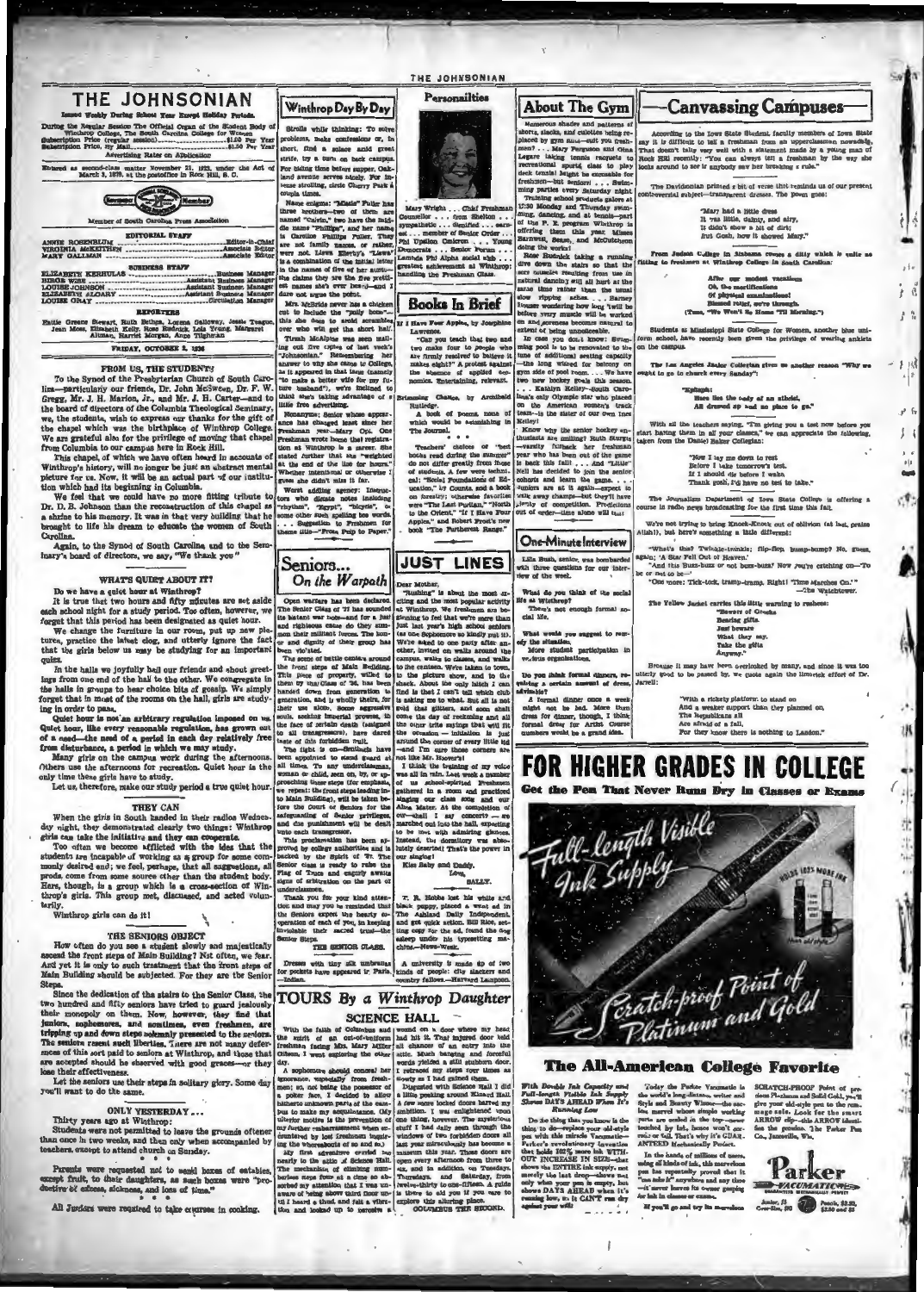"Philosophies of Life"<br>Theme Of Vespers B. S. U. Plans "Y" COMMITTEE **FRESHMEN ARE** PLANS PARTIES B. S. Gt. Plana STUDENTS WILL<br>
PLANS PARTIES Base Convertion STUDENTS WILL<br>
PLANS PARTIES Extern anomoge the state convertion ATTEND RETREAT results and state convertions of the state of the state in the sta **STUDENTS WILL** Eleven Of 1936 King Of Camera<br>To Visit Campur **State Convention** Theme Of Vespers<br>
Matt. J. H. Martin, paire of Oak-<br>
Matt. J. H. Matten, paired on the properties cluster, paying<br>
operator of Left, at respect on the second properties of Life,<br>
at a set of the properties of the second p **Graduates Marry**  $\textbf{Graduaates Mary}\footnote{For example, the message to the request of the computational data is a little significant than the last layer and standard about the maximum element of the data of 150 cm. However, the data of 150 cm and 150 cm. The probability of the data is not a study. These members of the data is a study of the data, the sum of the data, the data is a small number of the data. The data is a small number of the data, the data is a small number of the data, the data is a small number of the data, the data is a small number of the data, the data is a small number of the data, the data is a small number of the data, the data is a small number of the data, the data is a small number of the data, the data is a small number of the data, the data is a small number of the data, the data is a small number of the data. It is a good of the$ **ENTERTAINEL** Be ready! Have all the prelimities are the control in Fig. (a) For the heige of the best of the week of Grebber 5. All health violate prelimities and position of the model of the ready and repositions a single the prelimi Phi "U" Receives Students Interested in Home Economics Upsilon chapter of Fui Upsilon<br>unicron, national home economic<br>aternity, held a reception of stu<br>ents interested in Home Konnomic denta ini nts interested in Home zoonomus<br>5 Johnson Hall, Thursday, Septem-<br>27 M, from 4:30 to 6:30.<br>Miss Sarah Cragwall, adviser of<br>10 fraternity, explained to the<br>ests what "Phi U" means on Win-Virginia Walker<br>Names Committee er<br>M  $the$   $tr$ Virginia Walker, chairman of the throp came Strawberry Leaf Speech To  $\begin{tabular}{|c|c|c|c|c|} \hline & S. (xawkerr) Let $B$ (peles) 0; number $100$ & number $1000$ & number $1000$ & number $1000$ & number $1000$ & number $1000$ & number $1000$ & number $1000$ & number $1000$ & number $1000$ & number $1000$ & number $1000$ & number $1000$ & number $1000$ & number $1000$ & number $1000$ & number $1000$ & number $1000$ & number $1000$ & number $1000$ & number $1000$ & number $1000$ & number $10$ T, ring this speech, Mamie<br>ne Ritchie did an acrobatic sch. Marsie .......<br>... s: benzed in Japanese settings. A New York Pipe and the first pair and the first pair of the separated for Newsmber. In Da-<br>exception of the small conduct of Newsmber and the bend only the committee hopes to commit the be dence.<br>
Several president of the club, Several president of the club,<br>
Several charge and the Windows of the Windows of the School Charge at Windows of the Club<br>
dirts Onn Wear at Windows what was<br>
given. Models showed wha Freshman League<br>Discusses Candidates The Freshman Debeters' League<br>scussed "The Presidential Candi-<br>tes and Their Platforms," at a tes and Their Flati:<br>eeting in Cito Hall, Ti<br>ber 1, at five o'clock.<br>Leaders of the disc ther 1, at five outcomes the discussion were<br>inabeth Rogers, head of the gov-<br>runent; Seduris Lott, head of the<br>runent; and Alice Hollis, head T. Dr. Phelps Speaks<br>At Alumnae Mee shments were served at the<br>ten of the program. Batool At Alummac Meet<br>
Herba Pingaman At Alummac Meet<br>
Twelve New Members in<br/>e Estaten Sheins Pinga self and the Satern Diplic of Walumes Street and complete the Satern Diplic of Walumes Street and Alummac Street and the co erument; Seduris Lott, head of the<br>opposition; and Ailey Hollis, bred<br>of the back benchers.<br>Crace Stuakey, manager of the<br>Preshman Debaters' League, ex-<br>plained to the members the funda-<br>mental principles of parliamentary Journalism Students Eta Sigma Phi Visit Herald Plant Issues Six Bids version and the Windows of the Windows of the Windows and the Schule of the Schule and Michael Michael Michael Schule Register of The Bernid, explained navy editor of The Hernid, explained navy paper terms elght months. **POST CONSUMER SERVICE SERVICE SERVICE CONSUMER SERVICE CONSUMER SERVICE SERVICE SERVICE SERVICE SERVICE SERVICE SERVICE SERVICE SERVICE SERVICE SERVICE SERVICE SERVICE SERVICE SERVICE SERVICE SERVICE SERVICE SERVICE SERVI** A New England co A new anguana conscience doesn't keep you from doing anything;<br>just keeps you from enjoying it.<br>Dean Mendali, Yale Collège. fermion, means and means and means and means and means in the spin<br>inclusion and means are the spin of the spin of the spin of the spin<br>self is were shown how the newspaper and the spin of the spin of<br>the spin of the spin **BIGGERS BROTHERS, Inc. WEOLESALE MERCHANTS** Fruits, Produce, Poultry and Eggs Rook's Laundry and<br>Dry Cleaning ter.<br>Formal and informal initiation<br>the new members will be held a<br>urday night 'n Johnson Hall. .<br>meth College Str Mr. James Gets Naster's Degree Marie Boone Wins **Phone 755 EXECUTE:** Marie Boone Wins<br>
Mr. Row Jamm, a member of the Externpore Contest<br>
connected departments of Win-<br>
there is communical space of the strength and the strength of the<br>
depres is communical strength of the Toky Te NOTICE<br>Johnson Hall will be kept open<br>at night unkil ten o'clock for<br>students who wish to go there<br>during stody period in listen to<br>the radio or to study and read. **Physical Education** DIER-MEELY MOTOR CO **Committee To Meet Marie H. Gouled** Dodge, Pb Complete Auto Service The executive committee ad the<br>louth Carolina Physical Education<br>hasociation will meet at Winthrop, ne 625 White Rt A BIT OF NEW YORK IN ROCK II OPPOSITE POST OFFICE unday, O sunday, October 4, to discuss suas pr Archimedeans<br>Elect Officers **EVENING DRESSES AND COATS** year.<br>
Year. H. Boper, Oreenville, president;<br>
J. H. Sper, Oreenville, president;<br>
Miss Margaret Hoffman, Winkingo<br>
Solinge; Miss Teat Tekeri, J. K. Henry,<br>
Winkingo College; Miss Buse Hammack,<br>
Columbia; Miss Frances Rajo **PERMANENT** Last Minute Styles in all the Desirable Beta Pi Theta To **WAVING** teans elected four offi Archimedeana elected four officers<br>cern at a business mesting in Johnn Stan, Priday, May 25, at 3:30.<br>May 2018: Haven Stan Partner and choosen with the president; Ruth. Bethes. recording accretary: Praces Bowen, Ruther Ra Anghl Plan Year's Work nd Crogulasius \$2.50, \$2, s<br>\$3.50 Fabrics and Colors. From \$5.95 Up in **0000000000000** Beta Pl Theta will meet this attenuous at 5 o'clock in Johnson Hall<br>game Evans, charmon of the Proposition Hall<br>game Committee, will outline linear<br>for the year's activities. Limensidation of the year's calibridies. Limen Dresses - \$7.95 Up in Wraps Flats Are "Blow-Ward's Beauty ing Bags, Handkorchiefs, Rhines tones, Jewelery, ctr Outs" to Us Shop 202 Peoples Bank Bul **REID'S** Dr. Wheeler Writes<br>Article For Education **SERVICE** Any girl who thinks no man is<br>good enough for her may be right<br>but mrre often abe is left.—Missis-<br>sippi Collegian.  $\overline{\cdots}$ IF IT'S BLOCKING WE CAN DO IT **STATION** WEIGHTS CHIROPODY<br>AND HAIR CUTTING<br>FARLOR Dr. Paul Mowbray Wheeler, head Phone 263 of the English department. Is the subset of an extend, we write<br>a more of an extend point of the separation of Deltry, which appears in the<br>more than appears in the position. In his article Dr. Wheeler distant<br>point in po English de nent is th Get Your Knitting Suggestions From Us WHITE OIL CO. **PHOTO FINISHING**<br>FREE BEAT, COM 138 N. Trade We Can Solve All Measurement Problems Distributors Shell .................... and We Keep Your Personal Measurements Products in Vork We Arrange on File for Future Reference County **Special Parties and Banquets 14 Stations** SHERER'S CLEANERS AND DYERS Where the Dollar Does Its Duty PERIWINKLE<br>TEA ROOM Let Us Serve You **ROGERS** Tri Beta Outlines **HOME STORES** MRS. YORK **Work For Session MAIN STREET** The Kind of Ice **BELK'S** Beta Beta Beta Gifones met recently in Science Building to classically in Science Propriate the search Development for the year of the propriate the propriate the propriate particle of Martin and Man Isabel Potter were pre **Cream That You** Like ER DRUG STORE<br>Phone 80 Rock Hill, S. S. Reign Beau, ringless hose-sheer,<br>clear, an dserviceable-fully rein-<br>forced at points of wear-all new<br>whter shades.......79, 2 for 1.50 172 Main Street I Main Sitred. The Profumes and Tolici Water, East Tools, Shaming, S. R. Power Form and Tolici Water, East Tolicis, Shaming, Shaming, Shaming, Shaming, Shaming, Shaming, Shaming, Shaming, Shaming, Shaming, Shaming, Shaming MT. GALLANT Be Collegiate! **ICE AND COAL COMPANY** THE Make Your Room Pure silk ringless chiffon hose.<br>First quality-smart new shades.<br>59, 2 for 1.00 v.<br>beadmarters-You are Livable With Girls' fancy sport sox... 19, .25, 35  $A \ll R$ **BASS** Aug. Spiel T. Pla War Early August T" Tin Show<br>Ideal for School! Suede Trims of the es. Hon U. The Same Van Rasite gloves in picture of the picture of the picture of the state with tailored cufts. Special 38 **FURNITURE THACKSTON'S** Ŋ **Caymode Hoslery STUDIO** CO. Show and **CALF OXFORDS** Smart new Fall<br>Bags. Plenty of<br>dura sized ones,<br>too, in an assort-<br>ment of exciting<br>rough leathers<br>rough leathers<br>trim. Navor history<br>trim. Navor history<br>trim. Navor history **Da** H **59:** .08 and Thefaurt Select Oysters!  $0.5<sub>1</sub>$ KH ied Crisp and Brown or St.<br>In Grade A Milk CALL with smooth eils<br>trim. Navy, black<br>and brown. Reid's Flower THE SOME! Shop **CAROLINA CAFE** J. C. Penney Co.  $1.00, 1.95$  and  $2.95$ 

Phane 183

-

J. C. PENNEY CO.

1

M.

Ŵ

 $\frac{1}{2}$ 

 $\sqrt{2}$ 

簧

THE JOHNSONIAN